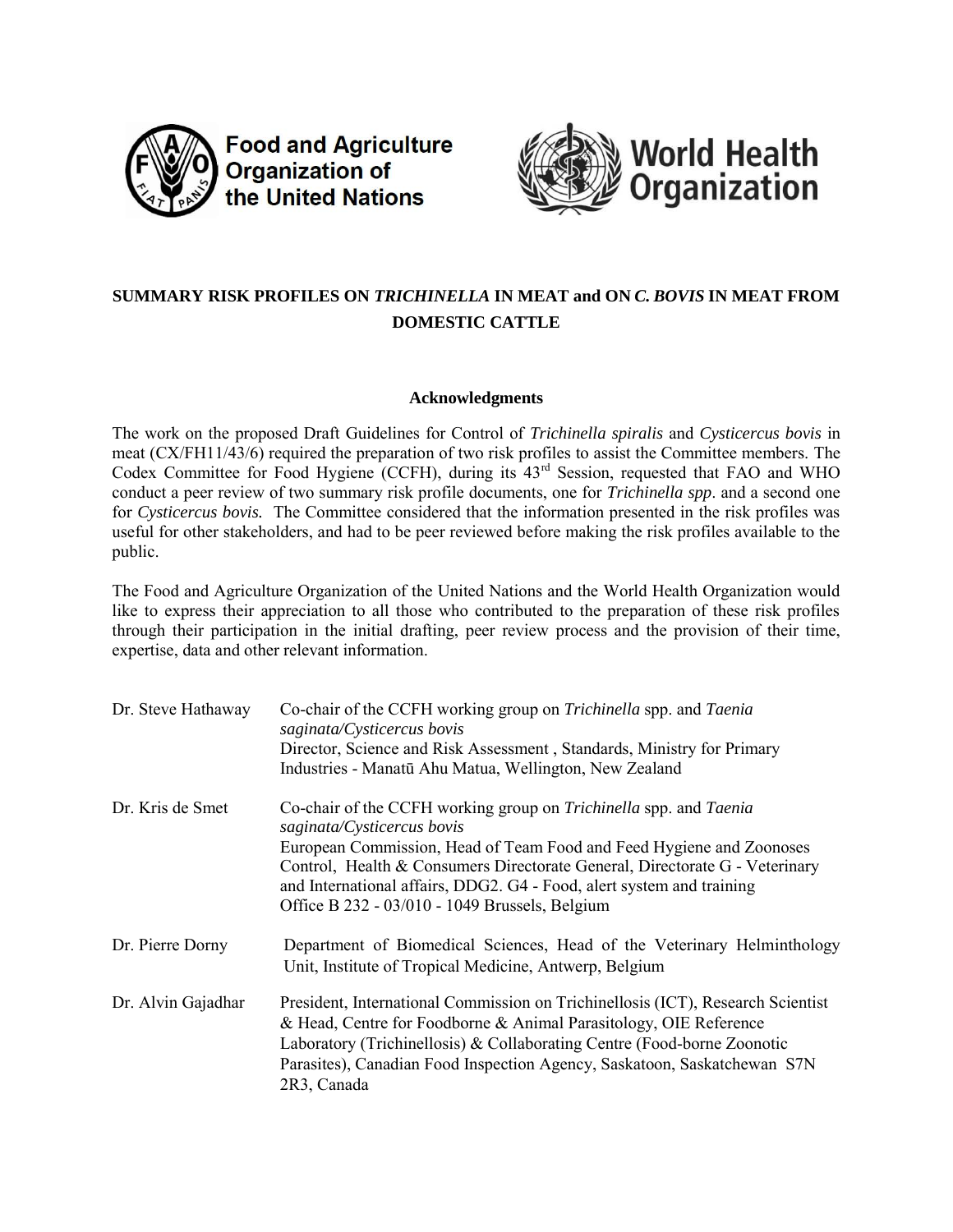| Dr. Suleiman Haladu | Epidemiology Division, Department of Veterinary services, Ministry of<br>Agriculture and Natural Resources, Kano State, Nigeria                                                 |
|---------------------|---------------------------------------------------------------------------------------------------------------------------------------------------------------------------------|
| Dr. Edoardo Pozio   | Director, Unit of Gastroenteric and Tissue Parasitic Diseases, Department of<br>Infectious, Parasitic and Immunomediated Diseases, Istituto Superiore di Sanita,<br>Rome, Italy |
| Dr. Nicolas Praet   | Department of Biomedical Sciences, Veterinary Helminthology Unit, Institute of<br>Tropical Medicine, Antwerp, Belgium                                                           |
| Dr. Jaime Romero    | Associate Professor, VPH and Veterinary Epidemiology and Economics, Faculty<br>of Agricultural Sciences, Universidad de La Salle, Bogotá, Colombia                              |
| Dr. Brad Scandrett  | Veterinary Diagnostic Parasitologist, Centre for Foodborne & Animal<br>Parasitology, Canadian Food Inspection Agency (CFIA), Saskatoon,<br>Saskatchewan S7N 2R3, Canada         |

Special appreciation is extended to Dr. Alvin Gajadhar and Dr. Brad Scandrett for their help on finalizing the summary risk profiles on *Trichinella* spp. and *Taenia saginata/Cysticercus bovis*.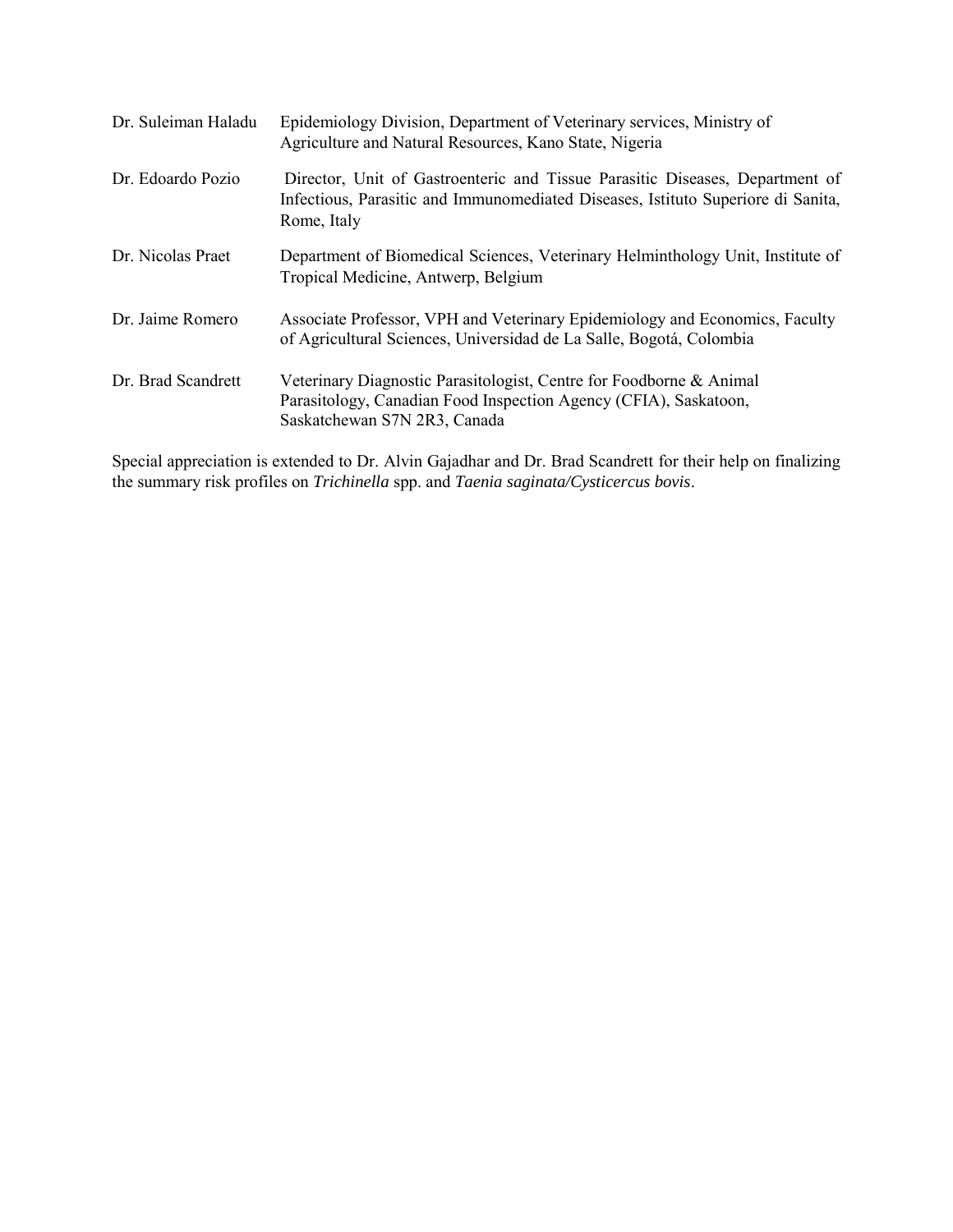

# **A. SUMMARY RISK PROFILE ON** *TRICHINELLA* **IN MEAT**

### **1. Hazard-food commodity of concern**

Trichinellosis is a parasitic disease of humans caused by eating raw or inadequately treated meat from domestic or game animals infected by *Trichinella spp*. Infective first stage larvae live in muscle cells of a wide range of meat-eating mammals, and some birds and reptiles (OIE, 2012). Human trichinellosis contracted from commercial supplies of meat have been most often linked to infected pigs, wild boar, or horses. Human cases have been also linked to the consumption of infected meat from game animals including bears and walruses. The parasite is a nematode which has an atypical direct life cycle that does not involve stages developing outside of the host. Muscle larvae are released from infected meat in the stomach of suitable host species, develop to adult worms in the intestine, and produce pre-encapsulated larvae which migrate preferentially to certain muscle sites in the host to complete the life cycle within several weeks. Within the muscle cells the larvae of some *Trichinella* species are encapsulated in a thick collagen layer. Within the host muscle larvae remain infective for up to several years. All genotypes of *Trichinella* are pathogenic for humans, but in animals the infection appears clinically unapparent. Some animal species serve as reservoir hosts. Domestic pigs and rats have been reported to harbour *T. spiralis* within the domestic cycle mostly in temperate regions of the world (Dupouy-Camet, 2000). Wild carnivores and other meat-eating species such as wild boar and bears maintain the sylvatic *Trichinella* cycle which involves other species of *Trichinella.* Feeding behaviours such as predation, scavenging and cannibalism facilitate transmission. Encapsulated species of *Trichinella* infect only mammals, and include *T. spiralis* (T1), *T. nativa* (T2), *T. britovi* (T3), *T. murrelli* (T5), *T. nelsoni* (T7), and T6, T8, T9, T12 (OIE, 2012). The non-encapsulated species infect mammals as well as birds (*T. pseudospiralis*) or crocodiles (*T. papuae* and *T. zimbabwensis*). *Trichinella*'s geographical distribution and biological characteristics such as freeze tolerance and reproductive capacity for host species vary according to the species of parasite and host. Species which thrive in pigs and represent a potentially high level of food safety risk for consumers of pork and pork products include *T. spiralis*, *T. britovi*, *T. pseudospiralis*, *T. papuae*, and *T. zimbabwensis*. Historically, most outbreaks of human trichinellosis have been associated with *Trichinella*-infected swine (Murrell and Pozio, 2011, Dupouy-Camet, 2000). Regulations for the inspection and control of *Trichinella* have been applied in many countries for over a century. Consequently, in countries with effective inspection and regulatory systems, human trichinellosis from commercial meat is rare.

#### **2. Description of the public health concern**

It is estimated that approximately 11 million people are infected with *Trichinella* worldwide, with significant under-reporting likely in many parts of the world (Dupouy-Camet, 2000). A recent analysis of outbreak data reports 65,818 human cases from 41 countries worldwide from 1986-2009 (Murrell and Pozio, 2011). Even when mandatory testing for *Trichinella* is performed at slaughter, in some countries human outbreaks linked to imported meat or consumption of wild game have been reported. Although *Trichinella* has a global distribution, most species are geographically limited.

Trichinellosis in humans can be a debilitating, occasionally fatal, disease. Food safety experts extrapolate that ingestion of 100 larvae is sufficient to cause clinical disease. In early infection, the adult worms in the intestine can cause a transient gastroenteritis, but the most severe symptoms are associated with the migration and establishment of the larvae in muscle. These include periorbital and facial oedema, myalgia, fever, conjunctivitis, photophobia, and skin rash. Myocarditis, endocarditis, encephalitis and meningitis have been observed in severe cases with poor prognoses. Most symptoms diminish approximately 1-2 months post-infection, but chronic myalgia and fatigue can persist. In addition to supportive therapy, anthelmintics are most effective for treatment of infection involving pre-muscle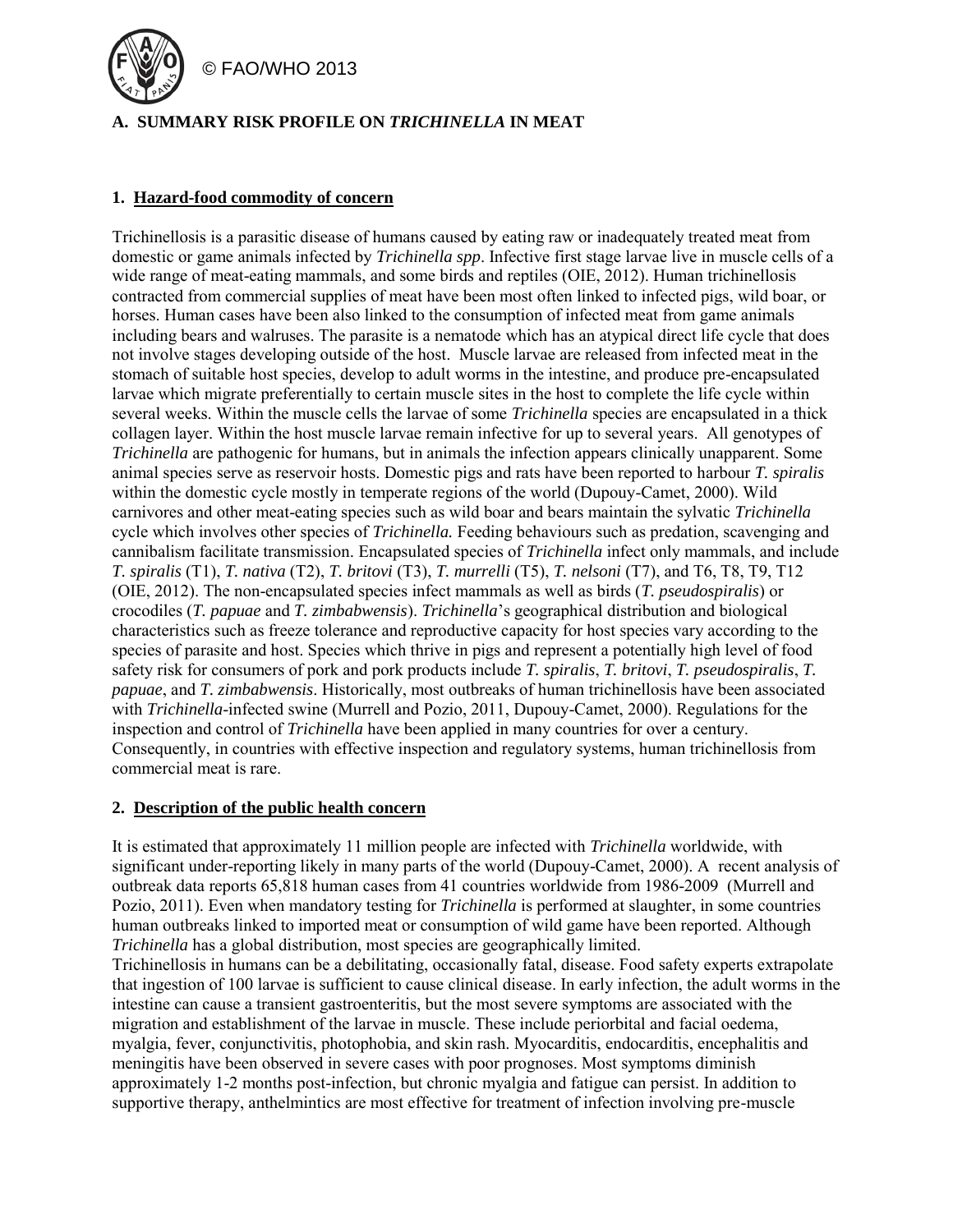stages (Kociecka, 2000). However, most infected patients are not diagnosed until two or more weeks after exposure, when larvae have already become established in the muscles, where drug bioavailability may be **limited** 

## **3. Food production, processing, distribution and consumption**

Important risk factors for farmed swine and other susceptible livestock include feeding of infected food waste, and exposure to swine carcasses, rats and other wildlife species (OIE, 2012). Mitigation of these risks in free-range pasturing and back-yard rearing practices can be challenging. Education, regulations and compliance to prevent access to infected food waste, carcasses, rats and wild animals and birds can be effective. Standard biosecurity measures implemented in modern swine production facilitate the certification of *Trichinella*–free farms and herds in non-endemic areas (Pyburn et al., 2005). Serological testing of pre-or post-mortem samples for *Trichinella* can be a valuable tool for surveillance programmes and disease outbreak investigations at the herd or population level, but cannot reliably determine individual animal status for food safety purposes , as recommended by the OIE (OIE, 2012). Artificial digestion incorporating adequate quality assurance is currently the only method recommended for food safety purposes (OIE, 2012). This method is capable of testing up to 100 g of pooled meat samples with a detection sensitivity of  $\geq 1$  larva per gram (lpg) for individual samples  $\geq 3g$ . An infection intensity of 1 lpg is considered sufficient to cause clinical disease in humans (Gajadhar et al, 2009). Sensitivity of the digestion assay is enhanced when samples from sites of predilection are tested. Although these vary according to host species, tongue and diaphragm are often amongst the preferred sites. Trichinoscopy, another direct method based on the detection of larvae in-situ in grain-size meat samples compressed between 2 glass plates and observed under magnification is less sensitive than digestion, and is not recommended for reliable testing (OIE, 2012).

Three treatment methods have been shown to reliably inactivate *Trichinella* larvae in meat, namely cooking and irradiation, and freezing for some *Trichinella* genotypes.

Heat treatment is a suitable method for killing *T. spiralis* in meat from domestic swine. Different time/temperature/meat thickness combinations can be applied to infected pork to ensure destruction of the parasite. The thermal death point for *T. spiralis* is 54-57 °C. Data related to other host species and *Trichinella* genotypes are not available. However, it is likely that thorough cooking will effectively inactivate all *Trichinella*, and so is currently the most widely recommended method to ensure food safety. No curing or smoking processes are recommended to reliably inactivate *Trichinella* larvae in pork, horse, or game meat (Gamble et al., 2000).

Freezing, at -15°C for no less than 3 weeks for meat up to 15 cm thickness and for no less than 4 weeks for meat up to 50 cm thickness, can kill *T. spiralis* in pig meat. However, other *Trichinella* genotypes, such as *T. nativa, T. murrelli* and *T. britovi* occurring in game, horses, etc. are freeze tolerant (OIE, 2012). It is therefore recommended that meat from game or other potential hosts of these genotypes be thoroughly cooked to mitigate risk of infection for consumers. Irradiation, where permitted, can also be an acceptable method for rendering meat safe for human consumption, since levels of at least 0.3 kGy have been proven to inactivate *Trichinella*.

# **4. International trade**

The movement of domestic pigs and farmed wild boar represents a significant risk for the control of *Trichinella* and trichinellosis in the domestic cycle. Commercial movements of these animals and their meat and meat products have been implicated in the spread of the parasite to farms and countries. The amount of such meat involved in international trade is enormous, where the largest exporters of pig meat are USA, Denmark, Belgium and Germany (FAO, 2013a). Globally, over 5 million tonnes of pork and 140,000 tonnes of horsemeat were exported in 2011 (FAO, 2013b). Guidelines and control recommendations to reduce the risk of *Trichinella* in food animals and their products exist